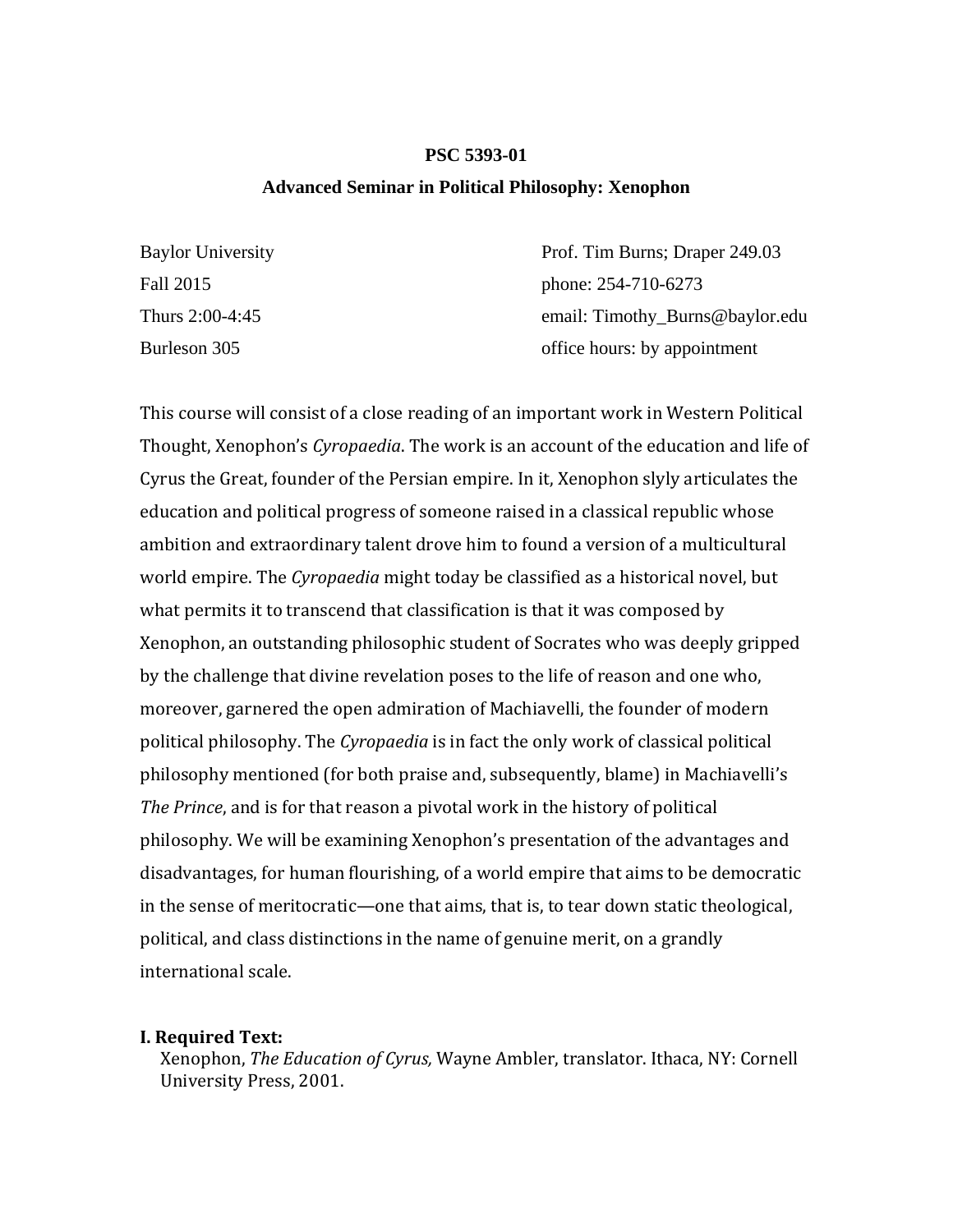# **II. Recommended Secondary Readings**

- Ambler, Wayne. 2001. "Introduction." The Education of Cyrus. Editor and translator. Ithaca: Cornell University Press.
- Bartlett, Robert C. 2015. "How To Rule The World: An Introduction To Xenophon's *The Education of Cyrus*." *American Political Science Review* 109.1 (Feb. 2015), 143‐ 54.
- Bruell, Christopher. 1987. "Xenophon." In *History of Political Philosophy*. 3rd edition. Ed. Leo Strauss and Joseph Cropsey. Chicago: University of Chicago Press.
- Danzig, Gabriel. 2012. "The Best of the Achaemenids: Benevolence, Self-Interest, and the 'Ironic' Reading of *Cyropaedia*." In Hobden, Fiona, and Christopher Tuplin. 2012. *Xenophon: Ethical Principles and Historical Inquiry*. Leiden: Brill, 499–539.
- Due, Bodil. 1989. *The Cyropaedia: Xenophon's Aims and Methods*. Aarhus: Aarhus University Press.
- Faulkner, Robert. 2007. "Imperial Grandeur and Imperial Hollowness: Xenophon's Cyrus the Great." In *The Case for Greatness: Honorable Ambition and Its Critics*. New Haven: Yale University Press.
- Grant, Alexander. 1883. *Xenophon*. Edinburgh: Blackwood.
- Gray, Vivienne, ed. 2010. *Xenophon*. Oxford: Oxford University Press.
- Hawkin, David J. 2004. *The Twenty‐first Century Confronts Its Gods: Globalization, Technology, and War*. Albany: SUNY Press.
- Machiavelli, Niccolo. 1998. *The Prince*. 2nd ed. Ed. and trans. Harvey C. Mansfield. Chicago: University of Chicago Press.
- Nadon, Christopher. 2001. *Xenophon's Prince: Republic and Empire in the*  Cyropaedia. California: University of California Press.
- Newell, Waller R. 2013. *Tyranny: A New Interpretation*. Cambridge: Cambridge University Press.
- Rasmussen, Paul J. 2009. *Excellence Unleashed: Machiavelli's Critique of Xenophon and the Moral Foundations of Politics*. Lanham, MD: Lexington Books.
- Sancisi-Weerdenburg, 2010. "The Death of Cyrus: Xenophon's *Cyropaedia* as a Source for Iranian History." In Gray 2010, 439-53.
- Sandridge, Norman B. 2012. *Loving Humanity, Learning, and Being Honored: The Foundations of Leadership in Xenophon's Education of Cyrus*. Washington, D.C.: Center for Hellenic Studies.
- Sandridge, Norman. 2012. "Cyrus' Paradise: The World's First On- line Collaborative Commentary to an Ancient Text." http://www.cyropaedia.org/author/norman/.
- Strauss, Leo. 2013 [originally published 1961]. On Tyranny: Corrected and Expanded  *Edition Including the Strauss‐Kojève Correspondence*. Ed. Victor Gourevitch and Michael S. Roth. Chicago: University of Chicago Press.
- Strauss, Leo. 1939. "The Spirit of Sparta or the Taste of Xenophon." *Social Research*.  $6(4): 502-36.$
- Stronk, Jan P. 2010. *Ctesias' Persian History: Part 1: Introduction, Text, and Translation*. Duesseldorf: Wellem Verlag.
- Tatum, James. 1989. *Xenophon's Imperial Fiction: On the* Education of Cyrus. Princeton: Princeton University Press.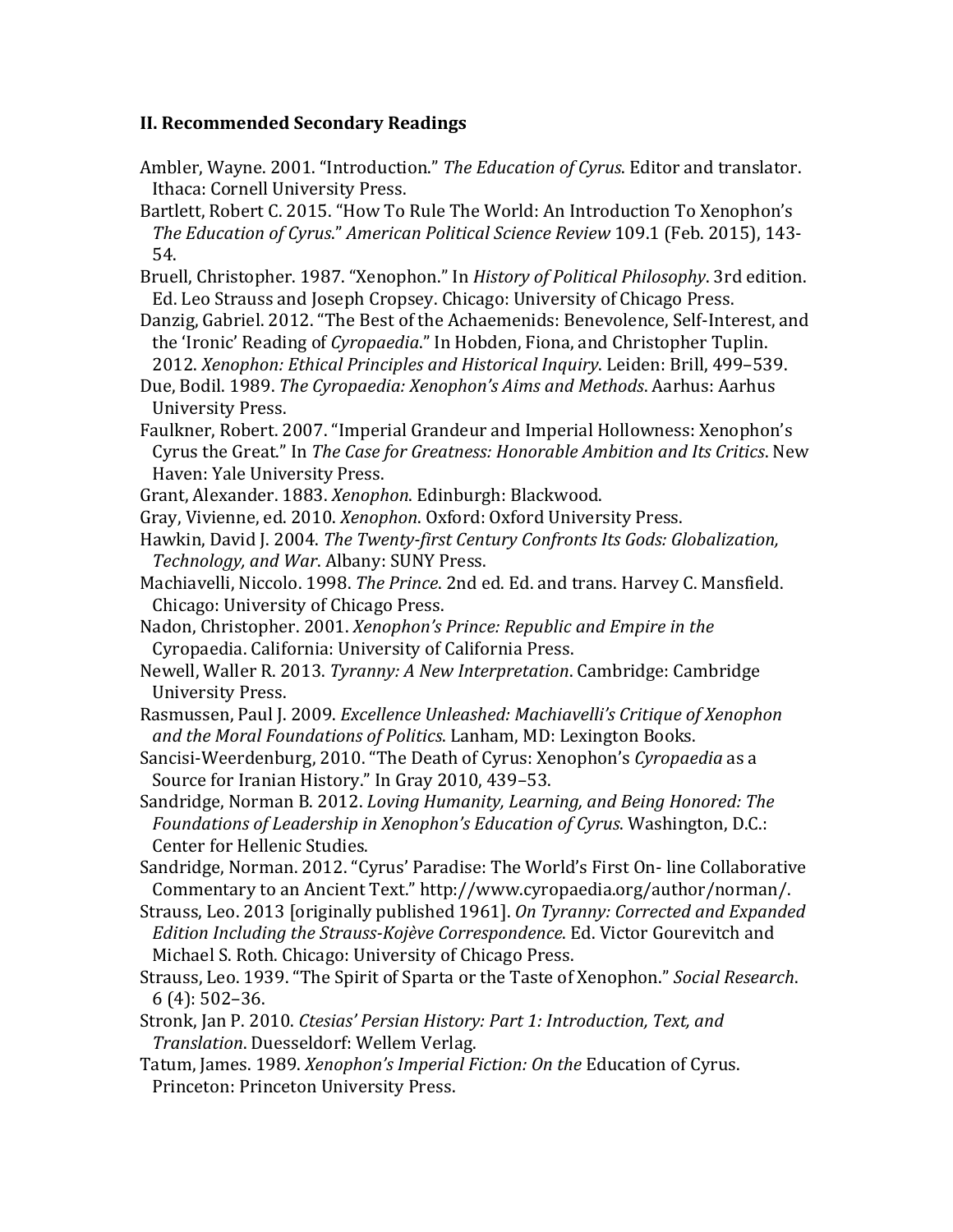## **III. Course Requirements:**

Attendance requirements: no unexcused absences. Excused absences will be granted upon presentation of a doctor's note or a relative's obituary.

One ten-page essay, on a section of the text of your choice, due on the day that we cover the topic in class. An assignment sheet will be passed out on the first day of class. 

The term grade will be computed as follows: essay 80% participation 20%. Please note that I will be using Baylor's new grading scale, available here.

## **IV. Class Schedule:**

| Thursday, August 27                            | Introduction to the course; Book I, chapters 1-3                                               |
|------------------------------------------------|------------------------------------------------------------------------------------------------|
| Thursday, September 3                          | APSA meeting; no class                                                                         |
| Thursday, September 10                         | Book I, chapters 4-6                                                                           |
| Saturday, September 12                         | (9:00-noon class to make up for September 3)                                                   |
| Thursday, September 17                         | Book II, chapters 1-4                                                                          |
| Thursday, September 24                         | Book III, chapters 1-3                                                                         |
| Friday, October 1                              | Book IV, chapters 1-3                                                                          |
| Thursday, October 8                            | Book IV, chapters 4-6                                                                          |
| Thursday, October 15                           | Book V, chapters 1-3                                                                           |
| Thursday, October 22                           | Book V, chapters 4 & 5, Book VI, chapter 1                                                     |
| Thursday, October 29                           | Book VI, chapters 2-4                                                                          |
| Thursday, November 5                           | Book VII, chapters 1-3                                                                         |
| Saturday, November 7                           | (9:00-noon class to make up for November 12)<br>Book VII, chapters 4 & 5, Book VIII, chapter 1 |
| Thursday, November 12                          | <b>No class: Northeast PSA convention</b>                                                      |
| Thursday, November 19<br>Thursday, November 26 | Book VIII, chapters 2-4<br>Thanksgiving break; no classes                                      |